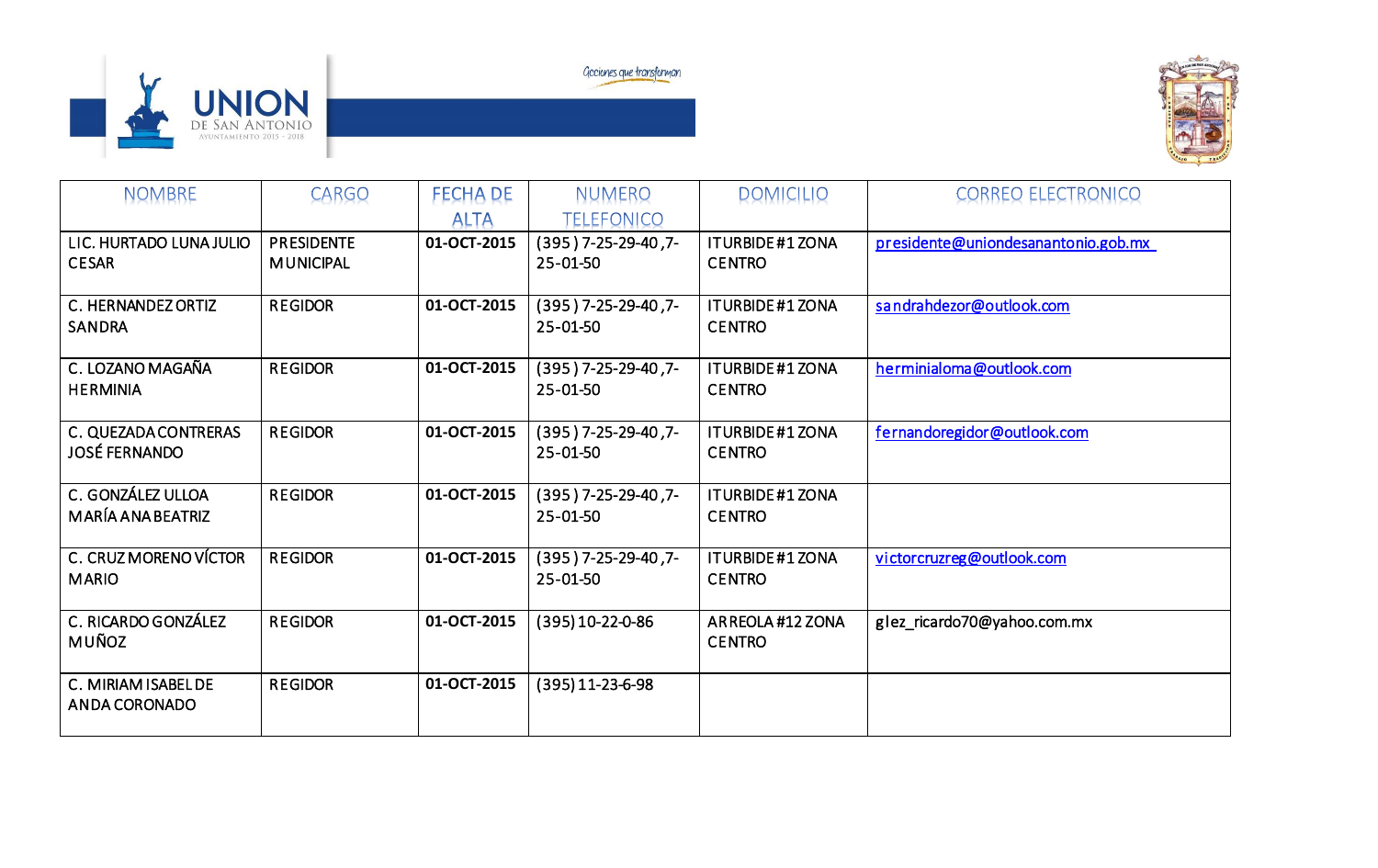| C. ADOLFO ROMERO<br><b>ESCOBEDO</b>                   | <b>REGIDOR</b>                      | 01-OCT-2015        | $(395)$ 11-53-1-89                       |                                                                       |                                             |
|-------------------------------------------------------|-------------------------------------|--------------------|------------------------------------------|-----------------------------------------------------------------------|---------------------------------------------|
| C. EMA ROSA GONZÁLEZ<br><b>ALBA</b>                   | <b>REGIDOR</b>                      | 01-OCT-2015        | $(395)$ 78-87-0-72, 7-<br>$25 - 02 - 77$ |                                                                       |                                             |
| LIC. GARCÍA GUERRERO<br><b>GABRIEL</b>                | <b>SINDICO</b>                      | 01-OCT-2015        | (395) 7-25-29-40,7-<br>25-01-50          | <b>ITURBIDE #1 ZONA</b><br><b>CENTRO</b>                              | sindico@uniondesanantonio.gob.mx            |
| C. GUTIERREZ VELAZQUEZ<br><b>PEDRO</b>                | <b>SECRETARIO</b><br><b>GENERAL</b> | 01-ENERO-<br>2017  | (395) 7-25-29-40,7-<br>25-01-50          | <b>ITURBIDE #1 ZONA</b><br><b>CENTRO</b>                              | secretariogeneral@uniondesanantonio.gob.mx  |
| T.C.F. ACEVEDO SOLIS<br><b>OLEGARIO</b>               | <b>HACIENDA</b><br><b>MUNICIPAL</b> | 01-OCT-2012        | (395) 7-25-29-40,7-<br>25-01-50          | <b>ITURBIDE #1 ZONA</b><br><b>CENTRO</b>                              | ha ciendamunicipal@uniondesanantonio.gob.mx |
| C. MARIA ROSARIO LUNA<br><b>TRUJILLO</b>              | <b>CONTRALORIA</b>                  | 08-OCT-2012        | (395) 7-25-29-40,7-<br>25-01-50          | <b>ITURBIDE #1 ZONA</b><br><b>CENTRO</b>                              | contraloria@uniondesanantonio.gob.mx        |
| <b>C. NAVARRO MARTINEZ</b><br><b>ANGELES FERNANDA</b> | <b>PADRONY</b><br><b>LICENCIAS</b>  | 16-OCT-2012        | (395) 7-25-29-40,7-<br>25-01-50          | <b>ITURBIDE #1 ZONA</b><br><b>CENTRO</b>                              | padronylicencias union@outlook.com          |
| C. RAMIREZ HERNANDEZ<br><b>ROGELIO</b>                | <b>SERVICIOS PUBLICOS</b>           | 16-OCT-2015        | 395 7-25-12-19                           | <b>CALZADAUNION</b><br><b>EZQUINA CON</b><br><b>CARLOS ESQUEDAS/N</b> | serviciospublicos@uniondesanantonio.gob.mx  |
| C. MENDOZA DELGADO<br><b>JUAN MANUEL</b>              | <b>DESARROLLO RURAL</b>             | 16-OCT-2015        | 395-7-25-11-48                           | <b>RAMON GONZALEZ</b><br>#14 ZONA CENTRO                              | desarrollorural@uniondesanantonio.gob.mx    |
| C. MACIELACEVEDO<br>CLAUDIO RAMON                     | <b>DEPORTES</b>                     | 01-OCT-2015        | 395 7-25-09-66                           | <b>CARLOS ESQUEDAS/N</b><br><b>ZONA CENTRO</b>                        | deportes@uniondesanantonio.gob.mx           |
| ING.ARQ. LOPEZ RAMIREZ<br><b>EFREN</b>                | <b>OBRAS PUBLICAS</b>               | 16-AGOSTO-<br>2014 | (395) 7-25-29-40,7-<br>25-01-50          | <b>ITURBIDE#1ZONA</b><br><b>CENTRO</b>                                |                                             |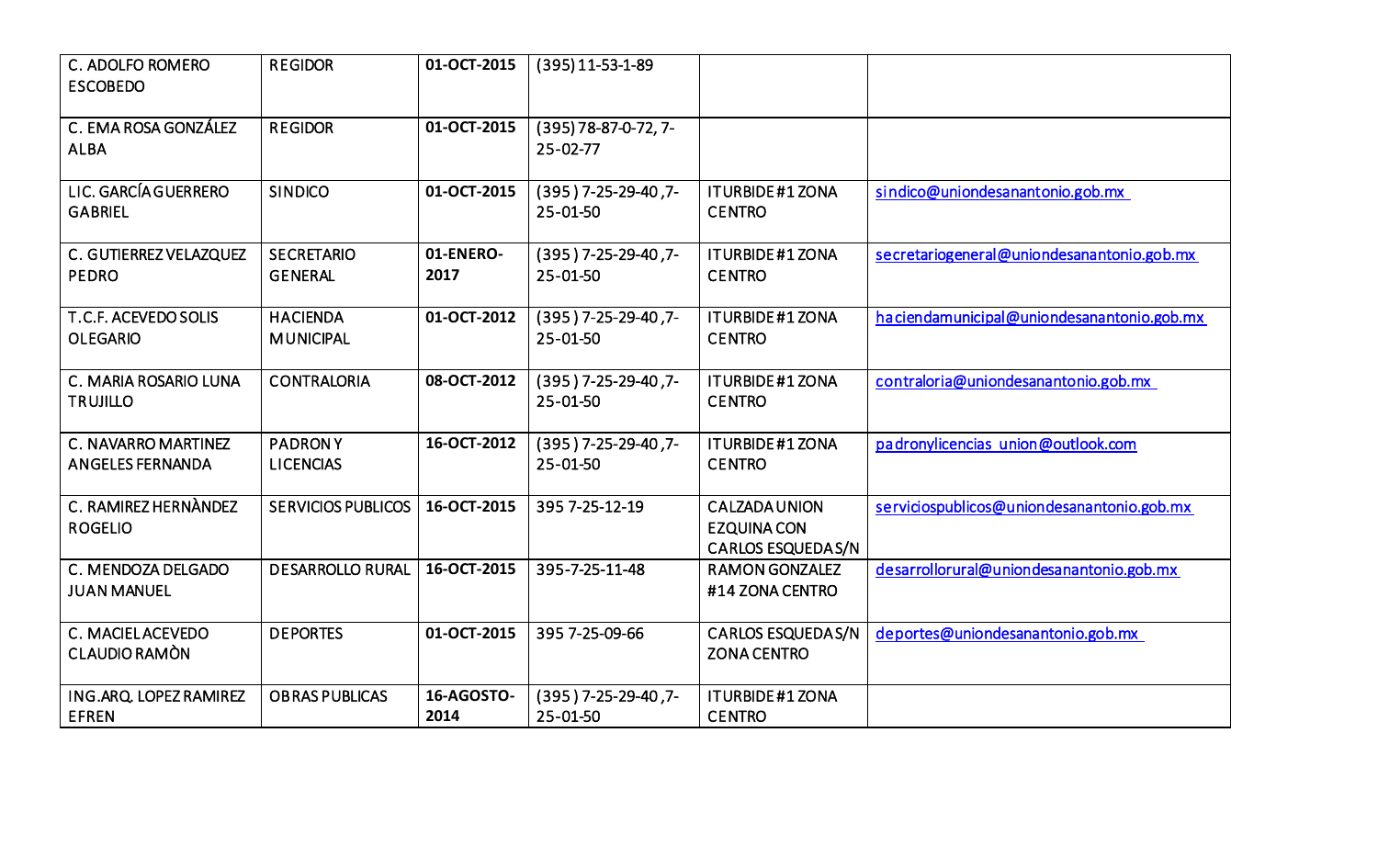| LIC. LOZANO MAGAÑA NOE                                            | <b>CATASTROY</b><br><b>PLADEUR</b>    | 01-OCT-2015            | (395) 7-25-29-40,7-<br>25-01-50    | <b>ITURBIDE#1ZONA</b><br><b>CENTRO</b>                                 | catastro@uniondesanantonio.gob.mx            |
|-------------------------------------------------------------------|---------------------------------------|------------------------|------------------------------------|------------------------------------------------------------------------|----------------------------------------------|
| LIC. ALDANA MORENO<br><b>MARIA CANDELARIA</b><br><b>VIRIDIANA</b> | <b>JUEZ MUNICIPAL</b>                 | 01-ENERO-<br>2017      | (395) 7-25-05-99                   | MODULO CALZADA<br>S/N                                                  | juzgado@uniondesanantonio.gob.mx             |
| C. MARTIEZ INFANTE JUAN<br><b>PABLO</b>                           | <b>COMUNICACIÓN</b><br><b>SOCIAL</b>  | 25-NOV-<br>2013        | $(395)$ 7-25-29-40, 7-<br>25-01-50 | <b>ITURBIDE#1ZONA</b><br><b>CENTRO</b>                                 | comunicacionsocial@uniondesanantonio.gob.mx  |
| <b>LIC.MARTINEZ NAVA</b><br><b>JOAQUIN</b>                        | <b>TURISMO</b>                        | 02-OCT-2015            | 395 7-25-12-19                     | <b>CALZADA UNION</b><br><b>EZQUINA CON</b><br><b>CARLOS ESQUEDAS/N</b> |                                              |
| C. PEÑA HURTADO<br><b>GILBERTO</b>                                | <b>RASTRO MUNICIPAL</b>               | <b>16-NOV-</b><br>2012 | $(395)$ 7-25-29-40, 7-<br>25-01-50 | <b>ITURBIDE#1ZONA</b><br><b>CENTRO</b>                                 |                                              |
| ING. SANDOVAL<br>RODRIGUEZ DANIEL                                 | <b>INFORMATICA</b>                    | 01-JUNIO-<br>2014      | $(395)$ 7-25-29-40, 7-<br>25-01-50 | <b>ITURBIDE#1ZONA</b><br><b>CENTRO</b>                                 |                                              |
| C. MÀRQUEZ LÒPEZ JOSÈ<br><b>ANTONIO</b>                           | <b>PROVEEDURIA</b>                    | 08JUNIO-<br>2015       | $(395)$ 7-25-29-40, 7-<br>25-01-50 | <b>ITURBIDE#1ZONA</b><br><b>CENTRO</b>                                 |                                              |
| <b>ING. LUCIO GUTIÈRREZ</b><br><b>EDGARULISES</b>                 | <b>DESARROLLO</b><br><b>ECONOMICO</b> | 01-OCT-2015            | 395 7-25-12-19                     | <b>CALZADA UNION</b><br><b>EZQUINA CON</b><br><b>CARLOS ESQUEDAS/N</b> | desarrolloeconomico@uniondesanantonio.gob.mx |
| LIC. ZERMEÑO GÒMEZ<br><b>GERONIMO</b>                             | <b>REGISTRO CIVIL</b>                 | 16-OCT-2015            | $(395)$ 7-25-29-40, 7-<br>25-01-50 | <b>ITURBIDE#1ZONA</b><br><b>CENTRO</b>                                 | registrocivil@uniondesanantonio.gob.mx       |
| C. ZETELLA GUZMAN MARI<br><b>RUT</b>                              | <b>OFICIALÍA</b>                      | 08-JUNIO-<br>2015      | (395) 7-25-29-40,7-<br>25-01-50    | <b>ITURBIDE#1ZONA</b><br><b>CENTRO</b>                                 | oficialiamayor.adm20152018@hotmail.com       |